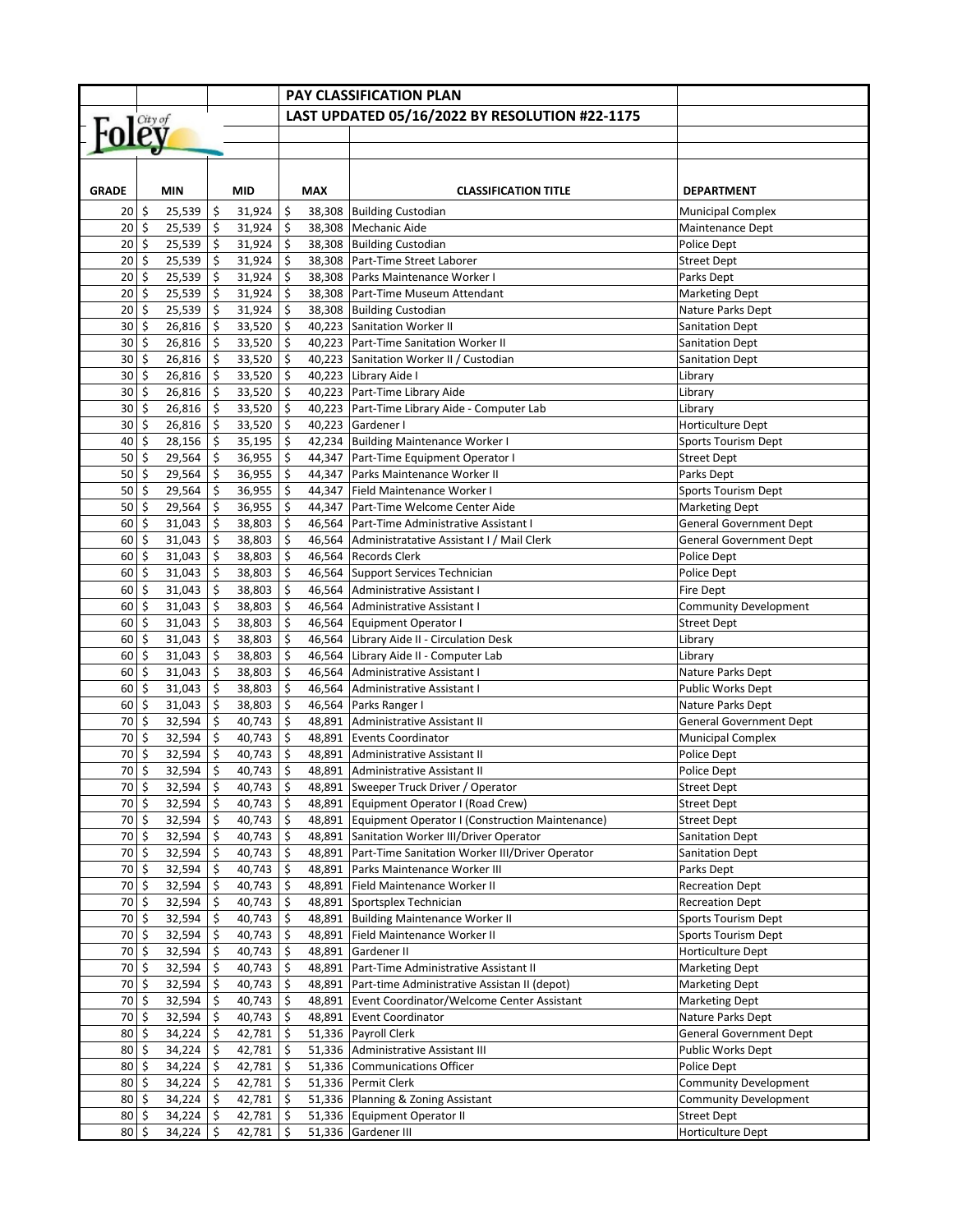| <b>GRADE</b>                      | <b>MIN</b>             |          | <b>MID</b>       |                           | <b>MAX</b>       | <b>CLASSIFICATION TITLE</b>                                                                                                      | <b>DEPARTMENT</b>                                   |
|-----------------------------------|------------------------|----------|------------------|---------------------------|------------------|----------------------------------------------------------------------------------------------------------------------------------|-----------------------------------------------------|
| 90                                | \$<br>35,935           | \$       | 44,919           | \$                        |                  | 53,903 Accounts Payable Clerk                                                                                                    | <b>General Government Dept</b>                      |
| 90                                | \$<br>35,935           | \$       | 44,919           | \$                        | 53,903           | <b>Revenue Clerk</b>                                                                                                             | <b>General Government Dept</b>                      |
| 90                                | \$<br>35,935           | \$       | 44,919           | \$                        | 53,903           | Maintenance Technician                                                                                                           | <b>Municipal Complex</b>                            |
| 90                                | \$<br>35,935           | \$       | 44,919           | \$                        | 53,903           | Magistrate I                                                                                                                     | <b>Municipal Court</b>                              |
| 90                                | \$<br>35,935           | \$       | 44,919           | \$                        | 53,903           | <b>IT Technician I</b>                                                                                                           | <b>IT Dept</b>                                      |
| 90                                | \$<br>35,935           | \$       | 44,919           | \$                        | 53,903           | Corrections Officer                                                                                                              | Police Dept                                         |
| 90                                | \$<br>35,935           | \$       | 44,919           | \$                        | 53,903           | Part-Time City Prosecutor                                                                                                        | Police Dept                                         |
| 90                                | \$<br>35,935           | \$       | 44,919           | \$                        | 53,903           | Chemical Application Technician                                                                                                  | <b>Environmental Dept</b>                           |
| 90                                | \$<br>35,935           | \$       | 44,919           | \$                        | 53,903           | Commercial Sanitation Driver Operator                                                                                            | <b>Sanitation Dept</b>                              |
| 90                                | \$<br>35,935           | \$       | 44,919           | \$                        | 53,903           | Library Cataloger                                                                                                                | Library                                             |
| 90                                | \$<br>35,935           | \$       | 44,919           | \$                        | 53,903           | <b>Recreation Office Manager</b>                                                                                                 | <b>Recreation Dept</b>                              |
| 90                                | \$<br>35,935           | \$       | 44,919           | \$                        | 53,903           | <b>Recreation Concessions Manager</b>                                                                                            | <b>Recreation Dept</b>                              |
| 100                               | \$<br>37,732           | \$       | 47,165           | \$                        | 56,598           | Administrative Assistant IV                                                                                                      | <b>General Government Dept</b>                      |
| 100                               | \$<br>37,732           | \$       | 47,165           | \$                        | 56,598           | Administrative Assistant IV                                                                                                      | <b>Public Works Dept</b>                            |
| 100                               | \$<br>37,732           | \$       | 47,165           | \$                        |                  | 56,598 Communications/Shift Leader                                                                                               | Police Dept                                         |
| 100                               | \$<br>37,732           | \$       | 47,165           | \$                        | 56,598           | Corrections/Shift Leader                                                                                                         | Police Dept                                         |
| 100                               | \$<br>37,732           | \$       | 47,165           | \$                        | 56,598           | Administrative Assistant IV                                                                                                      | Police Dept                                         |
| 100                               | \$<br>37,732           | \$       | 47,165           | \$                        | 56,598           | Administrative Assistant IV                                                                                                      | Fire Dept                                           |
| 100                               | \$<br>37,732           | \$       | 47,165           | \$                        | 56,598           | Administrative Assistant IV                                                                                                      | <b>Engineering Dept</b>                             |
| 100                               | \$<br>37,732           | \$       | 47,165           | \$                        | 56,598           | Sanitation Crew Leader                                                                                                           | <b>Sanitation Dept</b>                              |
| 100                               | \$<br>37,732           | \$       | 47,165           | \$                        | 56,598           | Assistant Children's Librarian                                                                                                   | Library                                             |
| 100                               | \$<br>37,732           | \$       | 47,165           | \$                        | 56,598           | Stacks Maintenance Coordinator                                                                                                   | Library                                             |
| 100                               | \$<br>37,732           | \$       | 47,165           | \$                        | 56,598           | Gardener IV                                                                                                                      | Horticulture Dept                                   |
| 100                               | \$<br>37,732           | \$       | 47,165           | \$                        | 56,598           | Administrative Assistant IV                                                                                                      | Senior Center                                       |
| 100                               | \$<br>37,732           | \$       | 47,165           | \$                        | 56,598           | Administrative Assistant IV                                                                                                      | <b>Sanitation Dept</b>                              |
| 110                               | \$<br>39,619           | \$       | 49,524           | \$                        | 59,429           | Accounting Technician                                                                                                            | <b>General Government Dept</b>                      |
| 110                               | \$<br>39,619           | \$       | 49,524           | \$                        | 59,429           | Accounts Payable Specialist                                                                                                      | <b>General Government Dept</b>                      |
| 110                               | \$<br>39,619           | \$       | 49,524           | \$                        | 59,429           | Magistrate II                                                                                                                    | <b>Municipal Court</b>                              |
| 110                               | \$<br>39,619           | \$       | 49,524           | \$                        | 59,429           | Part-Time Municipal Judge                                                                                                        | <b>Municipal Court</b>                              |
| 110                               | \$<br>39,619           | \$       | 49,524           | \$                        | 59,429           | <b>Office Coordinator</b>                                                                                                        | Police Dept                                         |
| 110                               | \$<br>39,619           | \$       | 49,524           | \$                        | 59,429           | <b>Assistant Communications Supervisor</b>                                                                                       | Police Dept                                         |
| 110                               | \$<br>39,619           | \$       | 49,524           | \$                        | 59,429           | <b>Assistant Chief Corrections Officer</b>                                                                                       | Police Dept                                         |
| 110                               | \$<br>39,619           | \$       | 49,524           | \$                        | 59,429           | Criminal Intelligence Specialist                                                                                                 | Police Dept                                         |
| 110                               | \$<br>39,619<br>39,619 | \$<br>\$ | 49,524           | \$                        | 59,429           | Environmental Inspector<br>Equipment Operator III (Construction Maintenance)                                                     | <b>Environmental Dept</b>                           |
| 110                               | \$                     |          | 49,524           | \$                        | 59,429           |                                                                                                                                  | <b>Street Dept</b>                                  |
| 110                               | \$<br>39,619           | \$       | 49,524           | \$                        | 59,429           | <b>Head of Circulation Services</b>                                                                                              | Library                                             |
| 110                               | \$<br>39,619           | \$       | 49,524           | \$                        | 59,429           | <b>Event Coordinator</b>                                                                                                         | <b>Sports Tourism Dept</b>                          |
| 110                               | \$<br>39,619           | \$       | 49,524           | \$                        | 59,429           | Natural Resources Specialist                                                                                                     | Nature Parks Dept                                   |
| 120                               | \$<br>41,600           | \$       | 52,000           | \$                        | 62,400           | Maintenance/HVAC Technician                                                                                                      | <b>Municipal Complex</b>                            |
| 120                               | \$<br>41,600           | \$       | 52,000           | \$                        | 62,400           | <b>IT Technician II</b>                                                                                                          | <b>IT Dept</b>                                      |
| $120 \mid 5$                      | 41,600                 | Ş        | 52,000           | \$                        |                  | 62,400   Mechanic                                                                                                                | Maintenance Dept                                    |
| $120 \mid 5$                      | 41,600                 | \$       | 52,000           | \$                        | 62,400           | <b>Chief Corrections Officer</b>                                                                                                 | Police Dept                                         |
| 120<br>$120 \mid 5$               | \$<br>41,600           | \$<br>\$ | 52,000           | \$<br>$\ddot{\mathsf{S}}$ | 62,400           | <b>Communications Supervisor</b><br>Planning/Zoning Coordinator                                                                  | Police Dept                                         |
|                                   | 41,600                 |          | 52,000           |                           | 62,400           |                                                                                                                                  | <b>Community Development</b>                        |
| $120 \le$<br>$120 \mid 5$         | 41,600                 | \$       | 52,000           | \$                        | 62,400           | Crew Leader/Equipment Operator III                                                                                               | <b>Street Dept</b>                                  |
|                                   | 41,600                 | \$       | 52,000           | \$                        | 62,400           | Crew Leader/Equipment Operator III (Maintenance)<br>Traffic Control Technician                                                   | <b>Street Dept</b>                                  |
| $120 \le$<br>$120 \mid 5$         | 41,600                 | \$       | 52,000           | \$                        | 62,400           | Athletic Coordinator                                                                                                             | <b>Street Dept</b>                                  |
| $120 \mid 5$                      | 41,600                 | \$<br>\$ | 52,000           | \$<br>\$                  | 62,400           |                                                                                                                                  | <b>Recreation Dept</b>                              |
| $120 \mid 5$                      | 41,600                 |          | 52,000           |                           | 62,400           | Graphic Designer                                                                                                                 | <b>Marketing Dept</b>                               |
| $130 \mid 5$                      | 41,600<br>43,680       | \$<br>\$ | 52,000<br>54,600 | \$<br>\$                  | 62,400<br>65,520 | Parks Ranger II<br>Human Resources Specialist                                                                                    | Nature Parks Dept<br><b>General Government Dept</b> |
| $130 \mid 5$                      | 43,680                 | \$       | 54,600           | \$                        | 65,520           | <b>Benefits Specialist</b>                                                                                                       | <b>General Government Dept</b>                      |
| $130 \mid 5$                      | 43,680                 | \$       | 54,600           | \$                        | 65,520           | Magistrate III                                                                                                                   | <b>Municipal Court</b>                              |
| $130 \mid 5$                      | 43,680                 | \$       | 54,600           | \$                        | 65,520           | <b>Environmental Programs Manager</b>                                                                                            | <b>Environmental Dept</b>                           |
|                                   |                        |          |                  | \$                        |                  |                                                                                                                                  |                                                     |
| $130 \,$ \$                       | \$<br>43,680<br>43,680 | \$<br>\$ | 54,600<br>54,600 |                           | 65,520<br>65,520 | Crew Leader/Equipment Operator IV (Construction Maintenance Street Dept<br>Crew Leader/Equipment Operator IV (Road Construction) |                                                     |
| 130<br>$130 \mid 5$               | 43,680                 | \$       | 54,600           | \$<br>\$                  | 65,520           | Parks Crew Leader                                                                                                                | <b>Street Dept</b>                                  |
| $130 \mid 5$                      | 43,680                 |          | 54,600           | \$                        | 65,520           | History & Genealogy Technician                                                                                                   | Parks Dept                                          |
|                                   |                        | \$       |                  |                           |                  |                                                                                                                                  | Library                                             |
| $130 \,$ \$                       | 43,680                 | \$       | 54,600           | \$                        | 65,520           | Recreation Field Superintendent                                                                                                  | <b>Recreation Dept</b>                              |
| 130                               | \$<br>43,680           | \$       | 54,600           | \$                        | 65,520           | Revenue Specialist                                                                                                               | General Government Dept                             |
| $140 \mid 5$<br>$140 \frac{1}{5}$ | 45,864                 | \$<br>\$ | 57,330           | \$<br>\$                  | 68,795           | Firefighter                                                                                                                      | Fire Dept                                           |
|                                   | 45,864                 |          | 57,330           |                           | 68,795           | <b>Residential Sanitation Supervisor</b>                                                                                         | <b>Sanitation Dept</b>                              |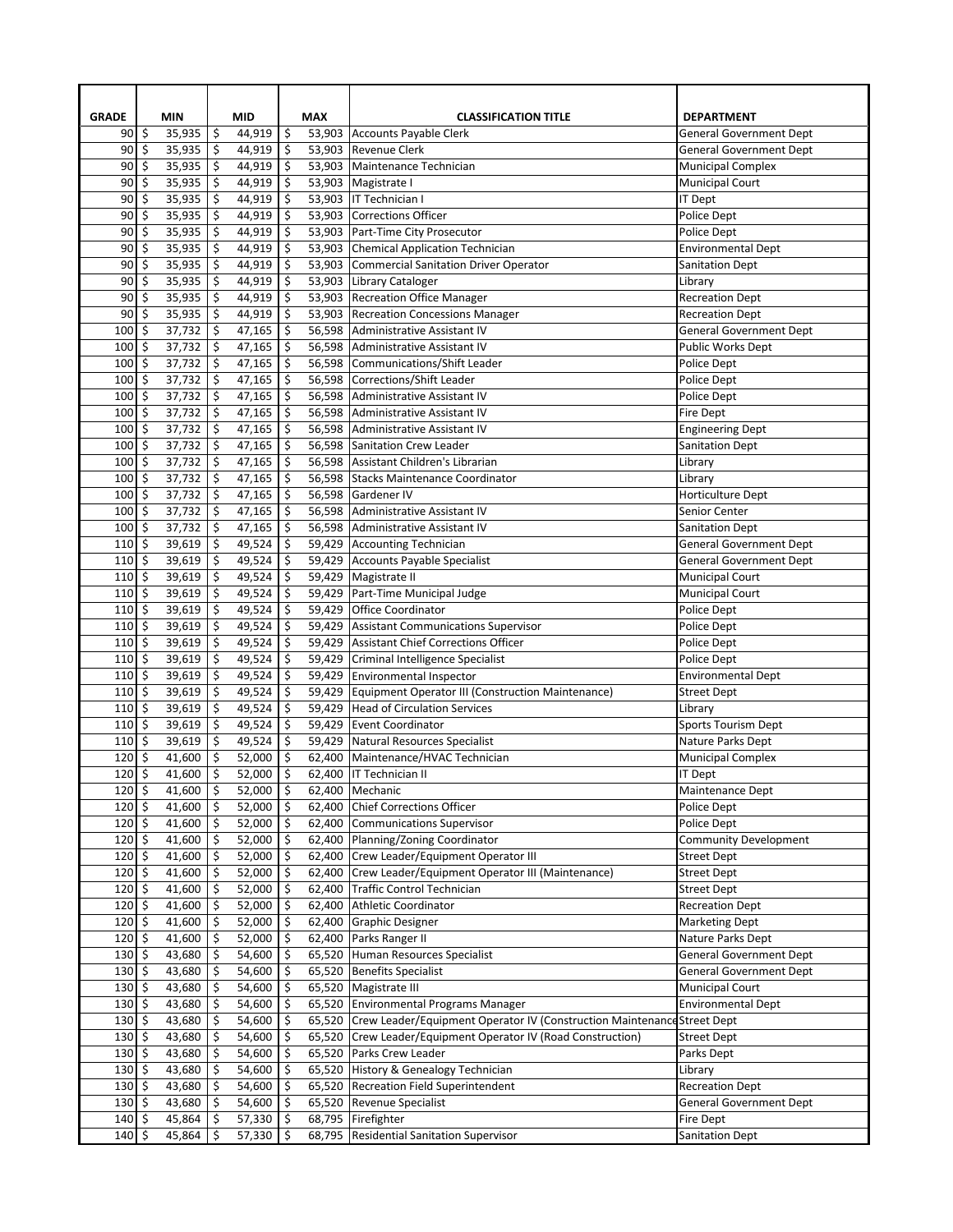| <b>GRADE</b>           |                    | <b>MIN</b>       |          | <b>MID</b>       |          | <b>MAX</b>       | <b>CLASSIFICATION TITLE</b>                           | <b>DEPARTMENT</b>                     |
|------------------------|--------------------|------------------|----------|------------------|----------|------------------|-------------------------------------------------------|---------------------------------------|
| 140                    | \$                 | 45,864           | \$       | 57,330           | \$       | 68,795           | Commercial Sanitation Supervisor                      | <b>Sanitation Dept</b>                |
| 140                    | $\mathsf{\hat{S}}$ | 45,864           | \$       | 57,330           | \$       | 68,795           | Programming & Outreach Librarian                      | Library                               |
| 140                    | \$                 | 45,864           | \$       | 57,330           | \$       | 68,795           | <b>Event Operations Manager</b>                       | <b>Sports Tourism Dept</b>            |
| 140                    | \$                 | 45,864           | \$       | 57,330           | \$       | 68,795           | Hospitality & Sponsorship Sales Manager               | <b>Sports Tourism Dept</b>            |
| 140                    | \$                 | 45,864           | \$       | 57,330           | \$       | 68,795           | Senior Center & Municipal Complex Support Specialist  | Senior Center                         |
| 150                    | \$                 | 48,156           | \$       | 60,196           | \$       | 72,236           | Purchasing Agent/Grants & Agreements Administrator    | <b>General Government Dept</b>        |
| 150                    | \$                 | 48,156           | \$       | 60,196           | \$       | 72,236           | Human Resources/Safety & Training Coordinator         | <b>General Government Dept</b>        |
| 150                    | \$                 | 48,156           | \$       | 60,196           | \$       | 72,236           | <b>GIS Specialist</b>                                 | IT Dept                               |
| 150                    | \$                 | 48,156           | \$       | 60,196           | \$       |                  | 72,236   IT Technician III                            | IT Dept                               |
| 150                    | \$                 | 48,156           | \$       | 60,196           | \$       | 72,236           | Accident Investigations Officer                       | Police Dept                           |
| 150                    | \$                 | 48,156           | \$       | 60,196           | \$       | 72,236           | <b>Assistant Training Coordinator</b>                 | <b>Police Dept</b>                    |
| 150                    | \$                 | 48,156           | \$       | 60,196           | \$       | 72,236           | Code Enforcement Officer                              | Police Dept                           |
| 150                    | \$                 | 48,156           | \$       | 60,196           | \$       | 72,236           | Detective                                             | Police Dept                           |
| 150                    | \$                 | 48,156           | \$       | 60,196           | \$       | 72,236           | Patrol Officer                                        | Police Dept                           |
| 150                    | \$                 | 48,156           | \$       | 60,196           | \$       | 72,236           | Patrol Officer K-9                                    | Police Dept                           |
| 150                    | \$                 | 48,156           | \$       | 60,196           | \$       | 72,236           | School Resource Officer                               | Police Dept                           |
| 150                    | \$                 | 48,156           | \$       | 60,196           | \$       | 72,236           | Community Services Officer                            | Police Dept                           |
| 150                    | \$                 | 48,156           | \$       | 60,196           | \$       | 72,236           | Fire Inspector                                        | Fire Dept                             |
| 150                    | \$                 | 48,156           | \$       | 60,196           | \$       | 72,236           | <b>Building Inspector</b>                             | <b>Community Development</b>          |
| 150                    | \$                 | 48,156           | \$       | 60,196           | \$       | 72,236           | Planner I                                             | <b>Community Development</b>          |
| 150                    | \$                 | 48,156           | \$       | 60,196           | \$       | 72,236           | Library Computer Lab Manager<br>Revenue Auditor       | Library                               |
| 150                    | \$                 | 48,156<br>50,565 | \$       | 60,196<br>63,206 | \$       | 72,236<br>75,847 | Horticulturist                                        | <b>General Government Dept</b>        |
| 160                    | \$                 |                  | \$       |                  | \$       |                  |                                                       | Horticulture Dept                     |
| 170                    | \$                 | 53,093           | \$       | 66,366           | \$       | 79,639           | Infrastructure Administrator                          | IT Dept                               |
| 170                    | \$<br>\$           | 53,093           | \$       | 66,366           | \$<br>\$ | 79,639           | Construction Projects Manager<br>Children's Librarian | <b>Engineering Dept</b>               |
| 170<br>170             | \$                 | 53,093<br>53,093 | \$<br>\$ | 66,366<br>66,366 | \$       | 79,639<br>79,639 | Sports Tourism Field Superintendent/Agronomist        | Library<br><b>Sports Tourism Dept</b> |
| 180                    | \$                 | 55,747           | \$       | 69,684           | \$       | 83,622           | Corporal/Accident Investigations                      | Police Dept                           |
| 180                    | \$                 | 55,747           | \$       | 69,684           | \$       | 83,622           | Corporal/Patrol                                       | Police Dept                           |
| 180                    | \$                 | 55,747           | \$       | 69,684           | \$       | 83,622           | Corporal/Intelligence                                 | Police Dept                           |
| 180                    | \$                 | 55,747           | \$       | 69,684           | \$       | 83,622           | Senior Fire Inspector                                 | Fire Dept                             |
| 180                    | \$                 | 55,747           | \$       | 69,684           | \$       | 83,622           | Fire Service Lieutenant                               | Fire Dept                             |
| 180                    | \$                 | 55,747           | \$       | 69,684           | \$       | 83,622           | Chief Building Inspector                              | <b>Community Development</b>          |
| 180                    | \$                 | 55,747           | \$       | 69,684           | \$       |                  | 83,622 Special Projects & Events Manager              | <b>Recreation Dept</b>                |
| 180                    | \$                 | 55,747           | \$       | 69,684           | \$       |                  | 83,622 Marketing Communications Manager               | <b>Sports Tourism Dept</b>            |
| 190                    | \$                 | 58,535           | \$       | 73,168           | \$       | 87,802           | <b>Revenue Officer</b>                                | <b>General Government Dept</b>        |
| 190                    | \$                 | 58,535           | \$       | 73,168           | \$       |                  | 87,802 Municipal Court Clerk/Administrator            | <b>Municipal Court</b>                |
| 190                    | \$                 | 58,535           | \$       | 73,168           | \$       |                  | 87,802 Shop Foreman                                   | Maintenance Dept                      |
| 200                    | \$                 | 61,461           | \$       | 76,827           | \$       | 92,193           | City Clerk                                            | <b>General Government Dept</b>        |
| 200                    | \$                 | 61,461           | \$       | 76,827           | \$       |                  | 92,193 Sergeant/Community Oriented Policing           | Police Dept                           |
| $200 \mid \frac{1}{2}$ |                    | 61,461           | \$       | 76,827           | \$       |                  | 92,193 Sergeant/Detective                             | Police Dept                           |
| $200 \mid 5$           |                    | 61,461           | \$       | 76,827           | \$       |                  | 92,193 Sergeant/Intelligence                          | Police Dept                           |
| $200 \mid \frac{1}{2}$ |                    | 61,461           | \$       | 76,827           | \$       |                  | 92,193 Sergeant/Patrol                                | Police Dept                           |
| $200 \mid 5$           |                    | 61,461           | \$       | 76,827           | \$       |                  | 92,193 Sergeant/Professional Development              | Police Dept                           |
| $200 \le$              |                    | 61,461           | \$       | 76,827           | \$       | 92,193           | Sergeant/Narcotics                                    | Police Dept                           |
| $200 \mid 5$           |                    | 61,461           | \$       | 76,827           | \$       |                  | 92,193 Sergeant/Patrol - K9                           | Police Dept                           |
| $200 \,$ \$            |                    | 61,461           | \$       | 76,827           | \$       | 92,193           | Sergeant/Code Enforcement                             | Police Dept                           |
| $200 \mid 5$           |                    | 61,461           | \$       | 76,827           | \$       | 92,193           | Fire Service Captain                                  | Fire Dept                             |
| $200 \,$ \$            |                    | 61,461           | \$       | 76,827           | \$       | 92,193           | <b>Marketing Director</b>                             | Marketing Dept                        |
| $210 \mid 5$           |                    | 64,534           | \$       | 80,669           | \$       | 96,803           | <b>Information Systems Manager</b>                    | <b>IT Dept</b>                        |
| $220 \mid 5$           |                    | 67,761           | \$       | 84,702           | \$       | 101,642          | Deputy Finance Director                               | <b>General Government Dept</b>        |
| $220 \mid 5$           |                    | 67,761           | \$       | 84,702           | \$       | 101,642          | Commander/Administration Division                     | Police Dept                           |
| $220$ \$               |                    | 67,761           | \$       | 84,702           | \$       | 101,642          | Commander/Community Safety Division                   | Police Dept                           |
| $220 \mid 5$           |                    | 67,761           | \$       | 84,702           | \$       | 101,642          | Commander/Criminal Investigations Division            | Police Dept                           |
| 220                    | \$                 | 67,761           | \$       | 84,702           | \$       | 101,642          | Commander/Patrol Division                             | Police Dept                           |
| 220                    | \$                 | 67,761           | \$       | 84,702           | \$       | 101,642          | Street Supervisor                                     | Street Dept                           |
| $220 \mid 5$           |                    | 67,761           | \$       | 84,702           | \$       | 101,642          | Deputy City Engineer                                  | <b>Engineering Dept</b>               |
| $220 \le$              |                    | 67,761           | \$       | 84,702           | \$       | 101,642          | Library Director                                      | Library                               |
| $220 \mid 5$           |                    | 67,761           | \$       | 84,702           | \$       | 101,642          | Director of Senior Services & Municipal Complex       | Senior Center                         |
| 230                    | \$                 | 71,150           | \$       | 88,938           | \$       | 106,724          | Parks Superintendent                                  | Parks Dept                            |
| $230 \mid 5$           |                    | 71,150           | \$       | 88,938           | \$       | 106,724          | Marketing and Sales Director                          | <b>Sports Tourism Dept</b>            |
| $240$ \$               |                    | 74,707           | \$       | 93,384           | \$       |                  | 112,060 Project/Risk/Airport Manager                  | <b>General Government Dept</b>        |
|                        |                    |                  |          |                  |          |                  |                                                       |                                       |